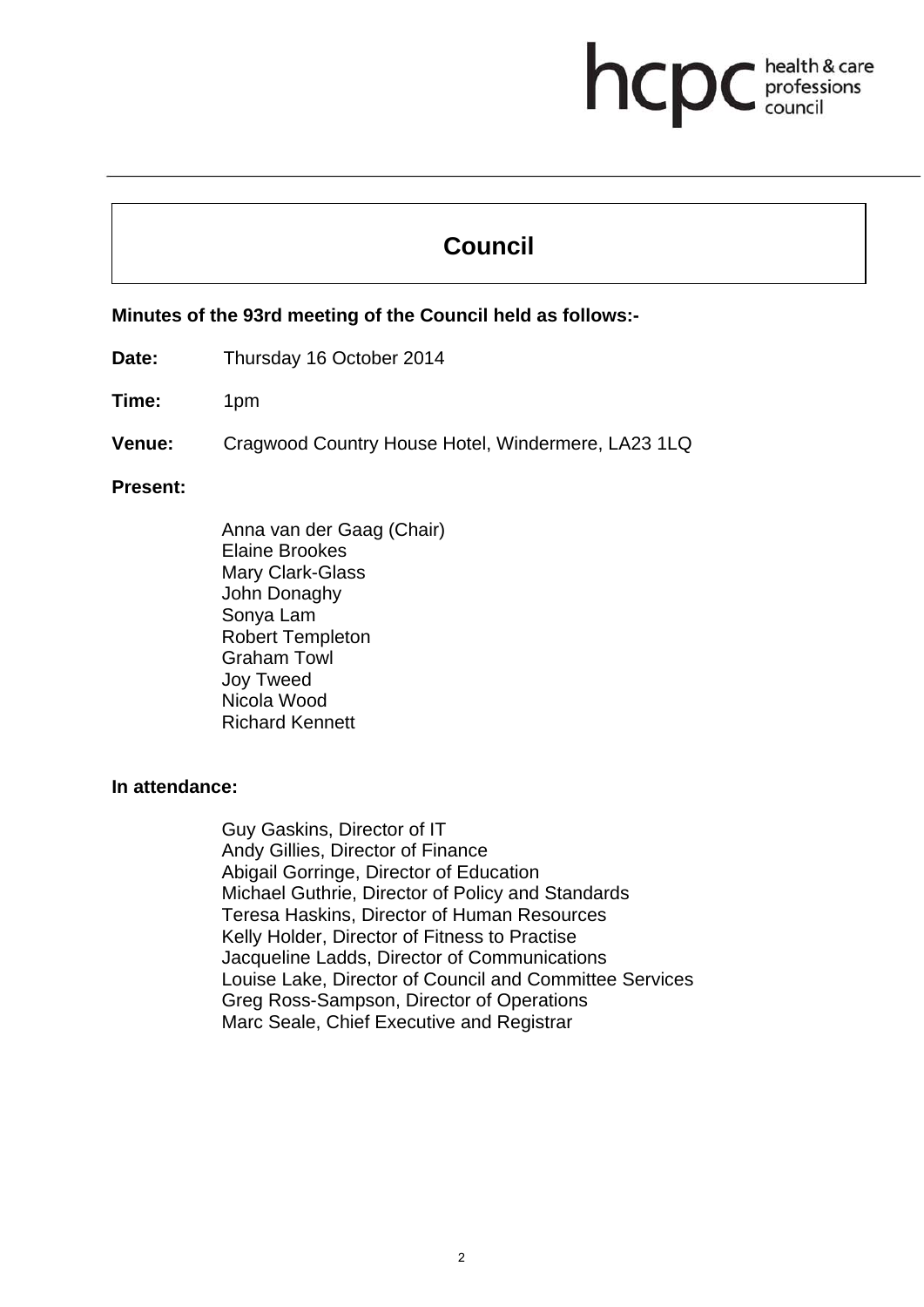#### Public Agenda – Part 1

#### **Item 1.14/203 Chair's welcome and introduction**

1.1 The Chair welcomed members to the 93<sup>rd</sup> meeting of the Council

#### **Item 2.14/204 Apologies for absence**

2.1 Apologies for absence were received from Sheila Drayton and Keith Ross.

#### **Item 3.14/205 Approval of agenda**

3.1 The Council approved the agenda and noted that enclosure 7, the minutes of the recent Education and Training Committee, would be presented by the Chair, Joy Tweed, not Elaine Brookes as stated on the agenda.

#### **Item 4.14/206 Declaration of Members' Interests**

4.1 No interests were declared.

#### **Item 5.14/207 Minutes of the Council meeting of 1 and 2 September 2014 (report ref:- HCPC150/14)**

- 5.1 The Council considered the minutes of the 92<sup>nd</sup> meeting of the Health and Care Professions Council.
- 5.2 With reference to the discussion on the Education Report (page 6 of the minutes of the meeting held on 24 September), it was noted that the meaning of the term "onboarding" in paragraph 13.2, may not be clear to members of the public not familiar with this term. It was agreed that the paragraph would be re-drafted.
- 5.3 In relation to the minutes of the discussion on the 5 year plan, page 7 of of the minutes of the  $2^{nd}$  part of the meeting held on 25 September, the following was noted:
	- paragraph 10.5 should refer to "orthotists" not "orthoptists"; and
	- the Council approved the five year plan "in principle" subject to further work and submission of papers to Council.
- 5.4 The Council agreed the minutes, subject to the amendments set out under paragraphs 5.2 and 5.3.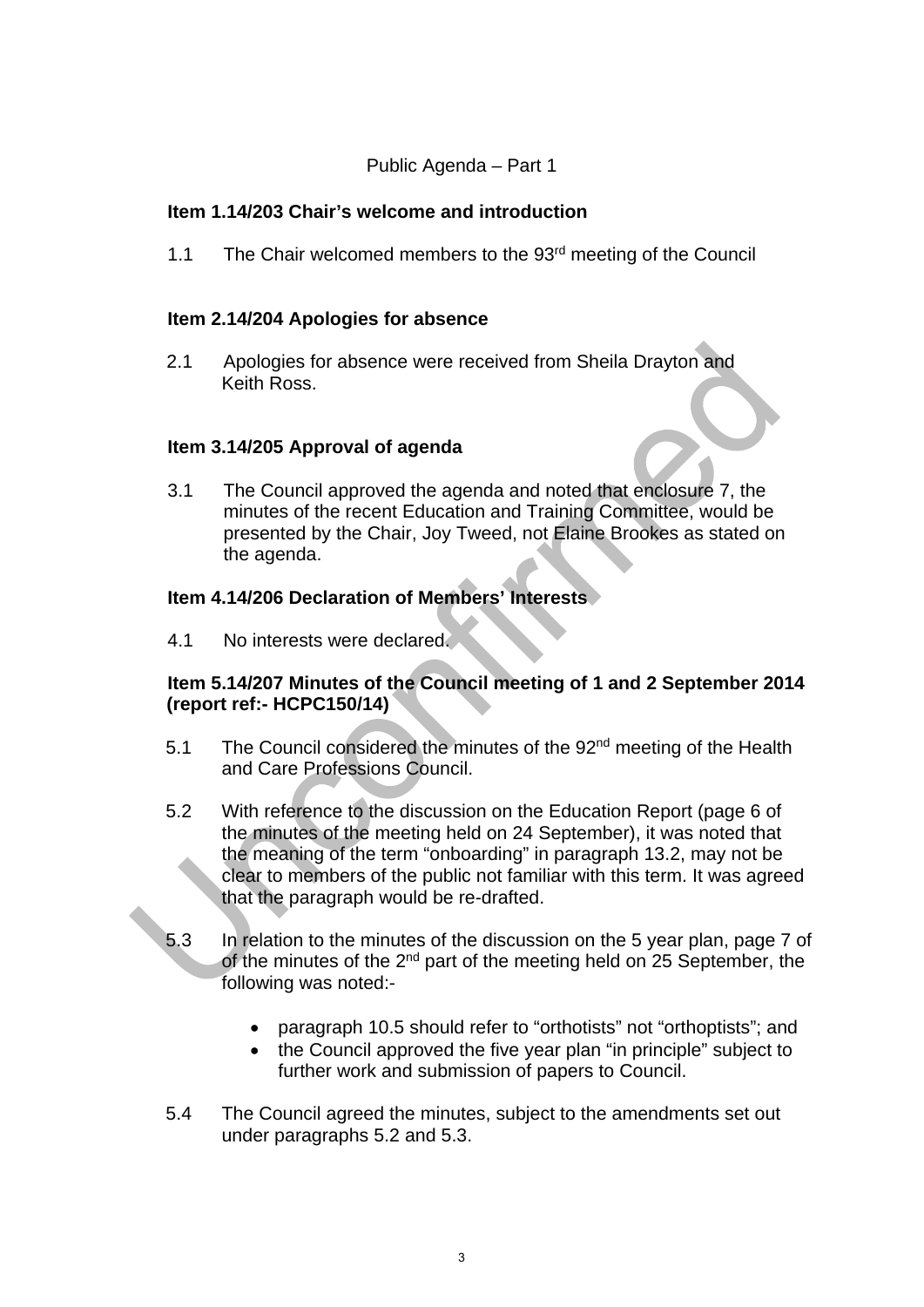#### **Item 6.14/208 HCPC response to Department of Health consultation on the regulation of public health specialists from non-medical backgrounds**

- 6.1 The Council received a paper for discussion from the Executive.
- 6.2 The Council noted that the Department of Health had now extended the period of consultation by four weeks and added two further questions to the consultation as follows:-
	- Do you agree with the Department's decision that the HCPC should be the statutory regulator for public health specialists from backgrounds other than medicine or dentistry. If not, who and why?
	- Do you think that public health specialists should be regulated by another body? If so, who and why?
- 6.3 During discussion it was noted that the Department of Health had been challenged by the UK Public Health Register and so the consultation was amended in an attempt to avoid proceedings.
- 6.4 The Council noted that the extension of the consultation period would inevitably result in slippage in the introduction of legislation since it would not be possible to progress this within the current government's legislative timetable.
- 6.5 Concern was expressed that were the legislation to be delayed, Registration appeals would still need to be chaired by Council members. Given that four council members were due to leave in December 2014, there could be a risk in terms of not having a sufficient number of trained Council members to carry out this role. In response, the Council noted that the number of Registration appeals was fairly low and furthermore, three out of the four members leaving Council were on the Education and Training Committee and so were not eligible to Chair the Registration appeal panels.
- 6.6 The Council agreed that the response to the two additional questions should be drafted by the Executive and delegated authority be given for the Chair to approve the final response for submission.
- $6.7$  The Council approved the response, subject to the two additional questions being approved by the Chair prior to submission.

The Council noted the following item:-

**Item 7.14/209 Minutes of the Education and Training Committee held on Tuesday 9 September 2014 (report ref: HCPC152/14)**